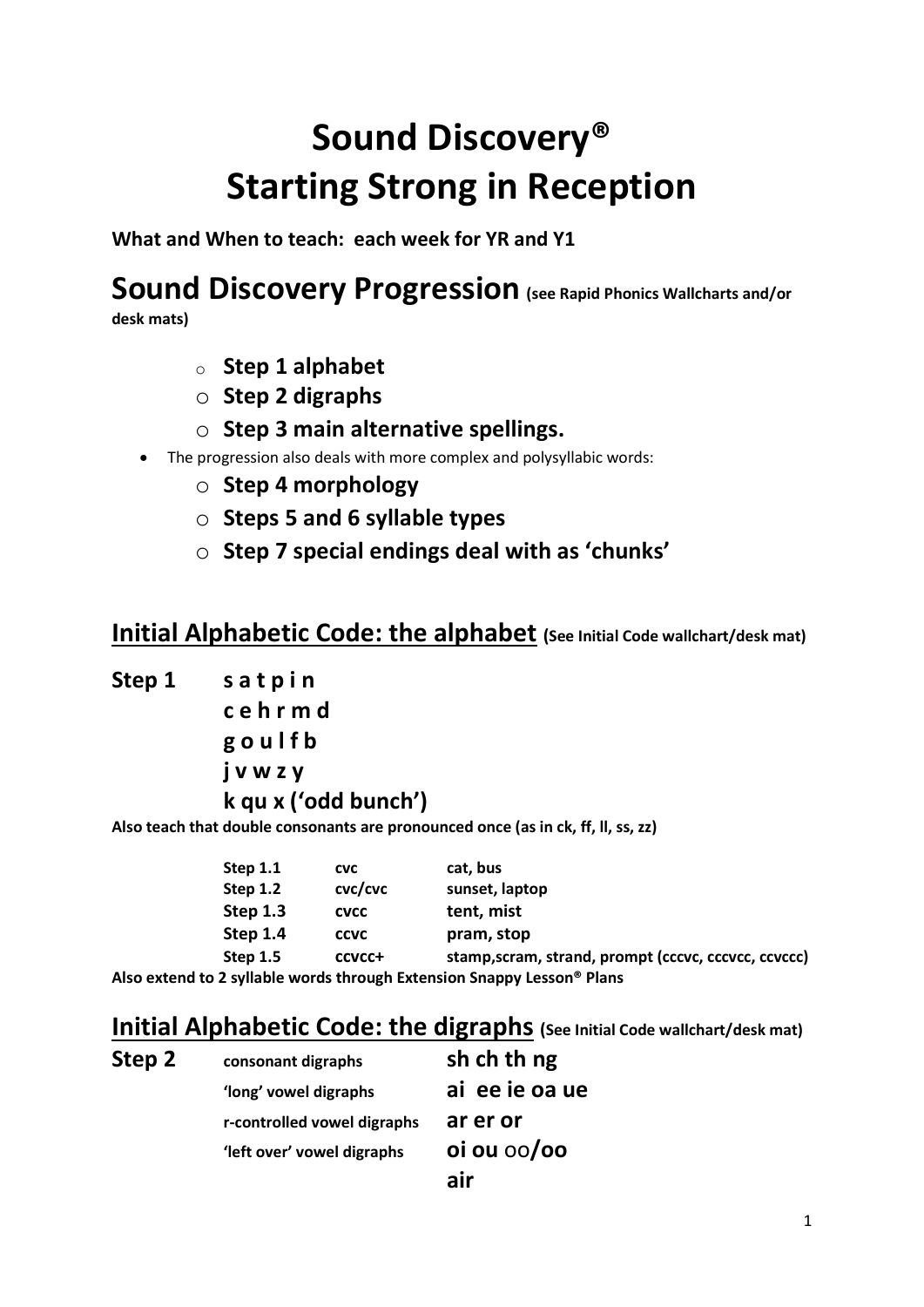# Advanced Alphabetic Code - **Main** alternative spellings

# (See Rapid Phonics Advanced Code wallchart/desk mat)

| Step 3A.1  | Sound /i/ written as i and y                 |
|------------|----------------------------------------------|
| Step 3A.2  | Sound /ai/ written as ai, a-e, ay, ey, a     |
| Step 3A.3  | Sound /ee/ written as ee, ea, e, e-e, y, ie  |
| Step 3A.4  | Sound /ie/ written as ie, i-e, igh, y, i     |
| Step 3A.5  | Sound /oa/ written as oa, o-e, o, ow, ou     |
| Step 3A.6  | Sound /ue/ written as ue, u-e, u, ew         |
|            |                                              |
| Step 3A.7  | Sound /ar/ written as ar, a                  |
| Step 3A.8  | Sound /er/ written er, ur, ir                |
| Step 3A.9  | Sound /or/ written as or, au, aw, al         |
|            |                                              |
| Step 3A.10 | Sound /oi/ written as oi, oy                 |
| Step 3A.11 | Sound /ou/ written ou, ow                    |
| Step 3A.12 | Sound /00/ written as 00, oul, u             |
| Step 3A.13 | Sound /oo/ written as oo, ue, ew, u-e, ou, o |
|            |                                              |
| Step 3A.14 | Sound /e/ written as e, ea, ai, ie           |
| Step 3A.15 | Sound /u/ written as u, ou, o-e, o           |
|            |                                              |

| Step 3B.1 | Sound /c/ written as c, k, ck, ch                       |
|-----------|---------------------------------------------------------|
| Step 2B.2 | Sound /j/ written as j, g (e, i, y), ge, dge            |
| Step 3B.3 | Sound /ch/ written as ch, tch                           |
| Step 3B.4 | Sound $\log + k$ written as nk                          |
| Step 3B.5 | Sound /s/ written as s, ss, c (e, i, y), ce, se         |
| Step 3B.6 | Sound /w/ written as w, wh<br>Sound /sh/ written sh, ch |
| Step 3B.7 | Sound /f/ written as f, ff, ph, gh                      |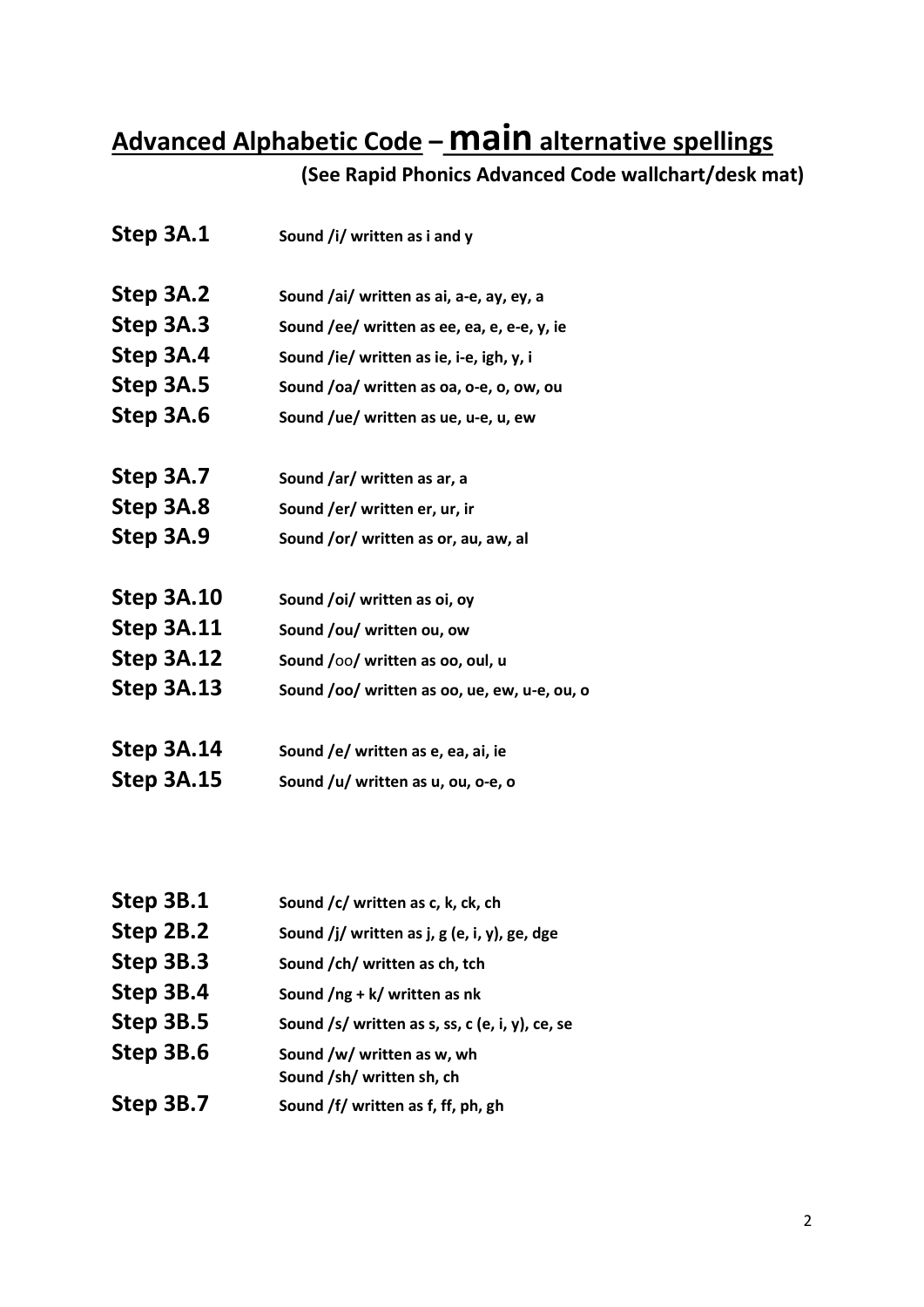# Reception: Aim to teach all 40+ grapheme-phoneme correspondences of the Initial

Alphabetic Code by Christmas. Teach how to apply this knowledge to reading and writing of words and sentences. By Christmas, there are 5 groups of alphabet letter-sounds to be taught, at the rate of one group per week and 2 weeks of developing alphabet adjacent consonants. Then 4 groups of digraph letter-sounds. Continue to teach, consolidate and review for remainder of Reception. Assess as appropriate at half term point in autumn, in January and at subsequent half-termly or termly points. Weekly teaching objectives mean that teachers know what has been taught at any time. Programme related sound and word assessments are therefore possible whenever required.

## Summer Term before Reception school entry

Parents' meetings to explain programme and the wonderful opportunity offered to all children, the expectation that teaching the programme will ensure success for all children, the importance of school attendance every day, role of school in supporting struggling children, how best to help at home, the effectiveness of practice at home and the value of school and home working together. (N.B. We never rely on/take for granted home support. If not forthcoming, even after prompts and encouragement, we ensure extra school support. Poor home support is not an excuse for failure).

#### Reception Autumn Term

● Baseline assessment of all children with Sound Discovery<sup>®</sup> sound and word assessments with Sound Discovery<sup>®</sup> code knowledge and standardised reading and spelling assessments completed before SSP lessons begin.

#### Week 1:  $s$  a t  $p$  i n

- Through the Snappy Lesson, teach a letter-sound group per week. Suggest a rate of two per day with two days for review lessons, per week. Use Big Book of Snappy Lesson® Plans at Step 1. Decodable words for reading and spelling/writing at cvc level.
- In class through the day: consolidate and practise using decodable texts, structured writing activities and letter formation activities.
- In class through the day: review and practise letter-sound correspondences, oral blending and segmenting activities, reading and spelling of words and sky writing of letters.
- Each new letter added cumulatively to front of class with tramlines and starter dot for children to draw within with pointed finger and talk through letter formation to reinforce formation in correct direction, starting and finishing in the right place.
- Very useful resources to support teaching are the Rapid Phonics Wallcharts/ Desk Mats and the Sound Discovery® Snappy Lesson® Videos which are ideal for reinforcing class teaching, catch-up and home schooling. There is a separate video lesson for every GPC taught with application to reading, writing and letter formation, e-stories and e-booklets.
- Story reading and sharing.
- For home: cumulatively each day send home photocopiable resources: sound cards, A4 Resources sheets for each lesson, handwriting sheets for each letter and decodable texts. Make up a cumulative 'sounds book'. Quality book for parents to read aloud and talk about with their children for pleasure and vocabulary development.
- From beginning, watch out for slow-to-start children and give extra practice
	- $\circ$  Light-touch checking of code knowledge and tests for oral blending and segmenting in Sound Discovery® Manual, can support teacher assessments.
	- Identify late-entries and absentees who have missed lessons and ensure they are fast-tracked to keep up with peers

#### Week 2: **c e h r m d** Teach as above

• Introduce Tricky Words 'the' and 'I' from grid at end of Resource Materials Pack for Step 1.

### Week 3:  $g \circ u$  I f b Teach as above

Introduce Tricky Words 'he' and 'to' from grid at end of Resource Materials Pack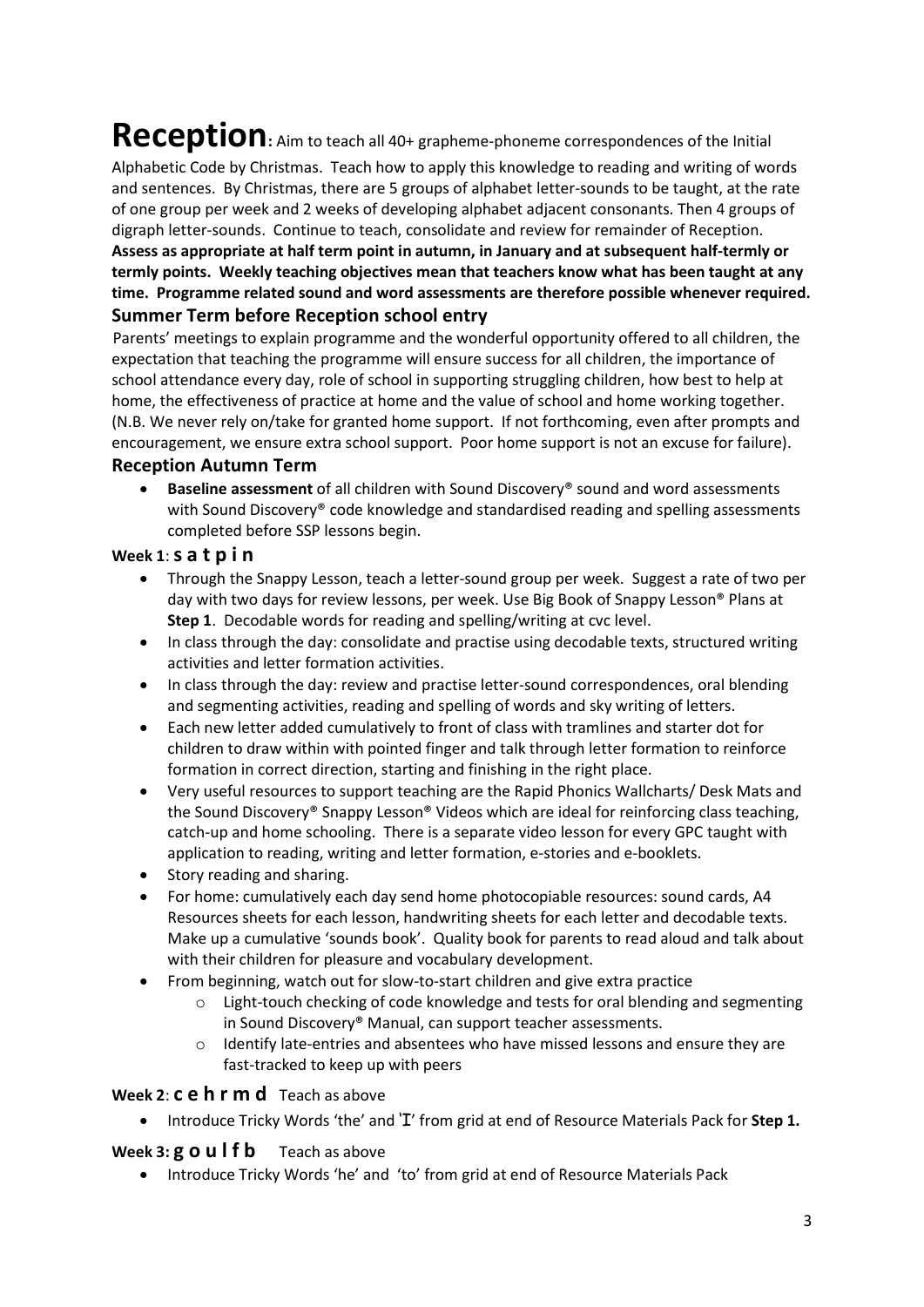Assessment: identify pupils who are in danger of falling behind in the third week of school

### Week 4: **j** V W Z V

- Teach as above at rate of one or two per day with two review lessons
- Introduce Tricky Word 'go'

### Week 5: k (ck optional) qu x

- Teach as above at rate of one per day with two review lessons and two optional, extra ck lessons
- Introduce Tricky Words 'we', 'was', 'you'

#### Weeks 6 and 7: All alphabet letters

- Teach that double consonants are pronounced once, e.g. ff, ss. Extend from cvc to four phoneme words, cvcc first then ccvc. Cvc/cvc and five phoneme words are optional but may be possible with some children. Use Big Book of Snappy Lesson® Plans at Step 1. More than 23 Snappy Lesson Plans are available for adjacent consonants, some for now but others for a later date and for children who continue to need extra practice. These two weeks can provide consolidation of alphabet letter-sound correspondences and development of auditory short term sequential memory. After two weeks move on with everyone, so that all can experience teaching of the full initial code, including digraphs by Christmas, even if some children will continue to need extra teaching and practice at alphabet level in addition to their whole class lessons.
- Decodable texts found in Rapid Phonics decodable readers, Snappy Lesson® Videos' printable booklets, Fold-It Books 1 and 2, Sound Discovery® Texts.

#### Week 8: consonant digraphs: sh ch th th ng

- Teach as above through the Snappy Lesson® plans. Teach each consonant digraph at cvc level first and consolidate with the cvc Review Lesson. Use Big Book of Snappy Lesson® Plans at Step 2. Extend to four phonemes where possible. Each consonant digraph lesson extends to another lesson at cvc+ level. Consonant digraphs are usually the easiest of the digraphs for children to learn. There are 3 Review lessons at cvc+ level.
- Introduce Tricky Words 'of', 'she', 'be', 'do' from grid at end of Resource Materials Pack for Step 2.
- The writing of each digraph is taught as a joined unit thus reinforcing that it represents one sound. For joining, go from the exit stroke/finishing point of the first letter to the start point of the second letter. SD Handwriting sheets are available for digraphs and trigraphs.
- Decodable texts are found in Rapid Phonics decodable readers, Snappy Lesson® Videos' printable booklets, Sound Discovery Fold-It Books 2, King Wizzit Storybooks along with structured writing activities and Sound Discovery® Texts.

#### Weeks 9 and 10: 'long' vowel digraphs: ai ee ie oa ue

- Teach as above at cvc level first and then extend to four phonemes where possible. Use Big Book of Snappy Lesson Plans at Step 2.
- Introduce Tricky Words 'are', 'me', 'my', 'there'.

#### Week 11: 'r' controlled vowel digraphs: ar er or

- Teach as above at cvc level first and then extend to four phonemes where possible. Use Big Book of Snappy Lesson® Plans at Step 2.
- Introduce Tricky Words 'comes', 'into'.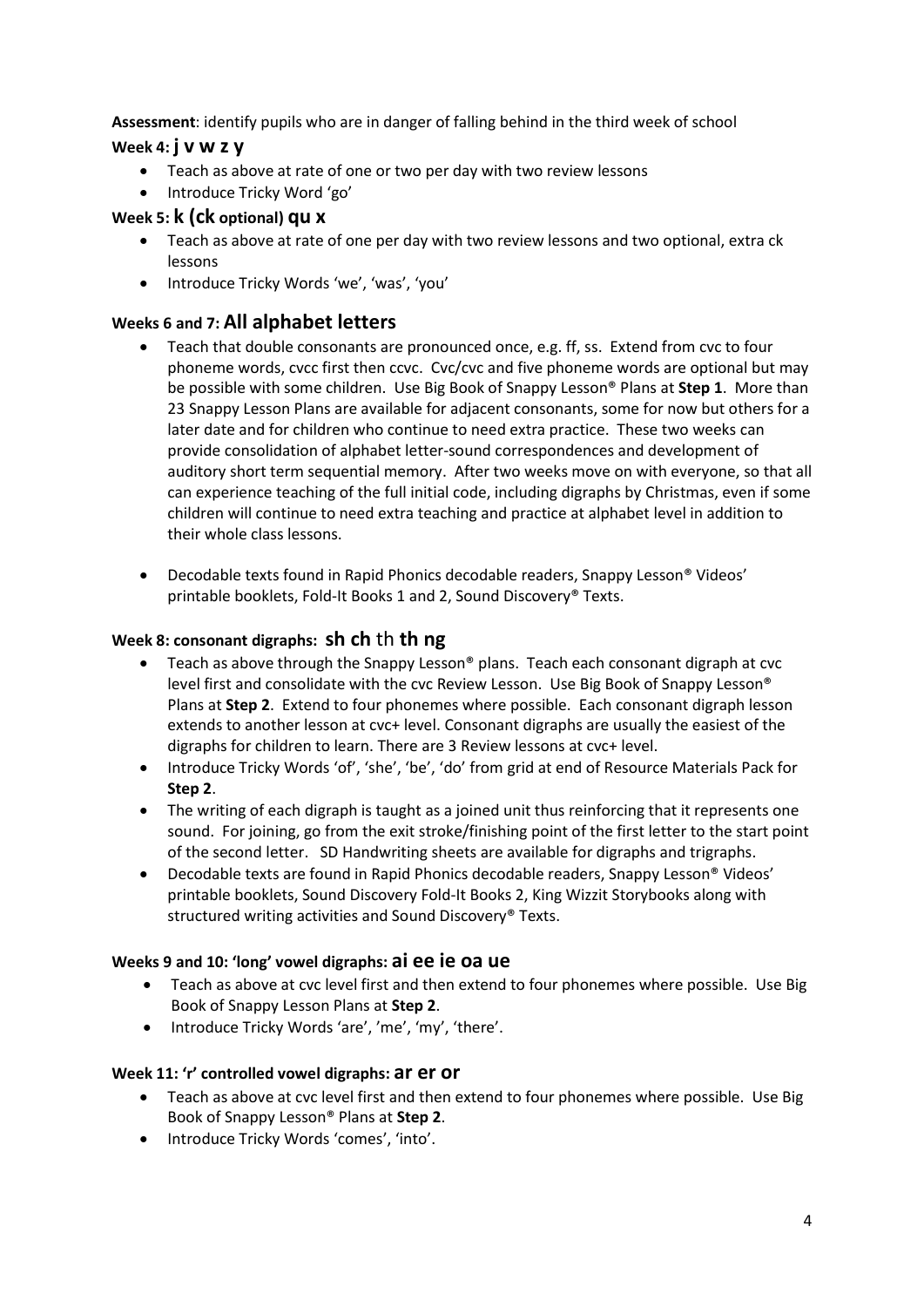#### Week 12/13: 'left over' vowel digraphs: Oi OU 00 OO; trigraph: air

- Teach as above at cvc level first and then extend to four phonemes where possible. Use Big Book of Snappy Lesson Plans at Step 2.
- Introduce Tricky Words: 'come', 'do', 'have', 'school'.

#### Week 14: Review and consolidate prior learning.

Assess at half-term points as advised.

January of Reception – Assess all Reception children with simple standardised reading and spelling tests. Assess children's alphabetic knowledge for reading and writing-down-from-dictation – record on Sound Discovery® Record of Code Knowledge (p 17 Manual). Identify 'strugglers' – research has found about 5-9% of cohort. Start light-touch keep–up groups (during registration) for 15-20 mins, (using mini Snappy Lessons with fewer exemplars in each activity to fit the time available) at least three times per week with Nursery Nurse/experienced member of staff, but preferably daily. All children can still attend whole class phonics sessions.

#### Assess at half-term points as advised.

#### Reception Spring Term

Weeks 15-25: Review and consolidate all 40+ grapheme-phoneme correspondences using lesson plans in Big Books of Snappy Lesson® Plans at Steps 1 and 2, each of which incorporates

- training in attention and focus with good sitting, looking and listening,
- oral blending and segmenting,
- manipulation,
- letter formation,
- good writing posture at a table, tripod pencil grip,
- reading and writing-from-dictation of words and sentences
- Tricky words for reading and spelling.

Extend to cvc/cvc, and 4 and 5 phoneme words with end consonant clusters first then beginning consonant clusters. Also reinforce, consolidate and extend Tricky Words. Ensure phonic knowledge is applied to decodable texts matched to alphabetic knowledge and to structured writing activities. Continue to develop handwriting of individual letters, learning direction of movement, start and finishing points and position relative to the line. Develop good pencil grip and posture for writing. Learn and practise digraphs as joined units. Sound Discovery® Developmental Handwriting Series available for handwriting sheets. For reading and writing: use Rapid Phonics decodable readers, Snappy Lesson® Videos and the accompanying e-stories and printable booklets, Fold-It Books 1 and 2 and Activity Book, King Wizzit storybooks with comprehension/activity book and Sound Discovery® Texts.

Continue to send home daily, cumulatively: sound cards, and Resource Materials Sheets (Step 1, Step 2, Step 3A and Step 3B) with decodable words and sentences for each Snappy Lesson and Tricky Words from grid at the end of the Resource Materials Packs. Make up cumulative 'Sounds Books' to take home.

Extend reading to wider books with adults reading aloud to children. Children can also read wider books with an adult. As children come across alternative spellings in their reading and writing activities, start to directly teach the more frequently occurring alternative vowel and consonant spellings at Step 3. Use Classic Snappy Lesson Plans at Step 3A (vowels) and Step 3B (consonants).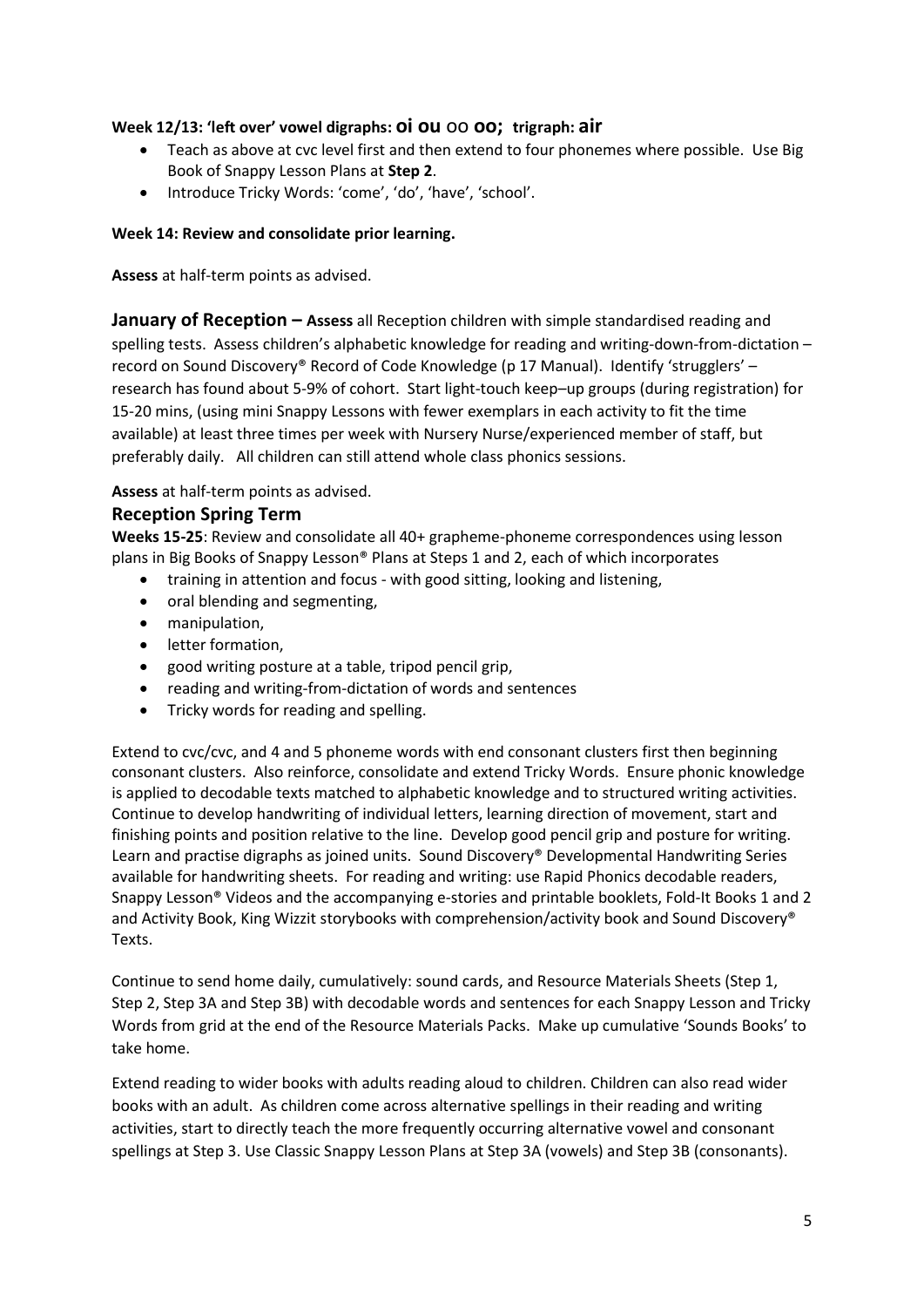Teach one or two spelling alternatives per day. Here are some of the more frequently occurring:

- Three main ways of spelling /ai/: <ai> as in rain, <ay> as in play, <a-e> split digraph as in gate;
- $\bullet \quad$  <ck> as in back
- $\bullet$  All 5 split digraphs <a-e>, <e-e>, <i-e>, <o-e>, <u-e>
- Single vowels a, e, i, o, u as 'long-vowel' sounds /ai/, /ee/, /ie/, /oa/ /ue/ (if the /a/ sound does not work try /ai/, if the /e/ sound does not work try /ee/ etc.) This would help with words like 'paper', 'he', 'we', 'she', 'me', 'wild', 'child', 'tiger', 'I', 'no', 'so', 'music', 'tuna' as children will be coming across these types of words in their reading books in Reception and they should not be learning such words as visual wholes by sight.
- The 3 sounds of letter  $\langle y \rangle$ : vowel /i/ (myth) or vowel /ee/ (happy), vowel /ie/ (sky), consonant /y/ (yes). Also that 'shy i' does not like to be at the end of words and 'toughy y' takes its place.
- Two main ways of spelling /oi/:  $\langle$ oi> as in boil,  $\langle$ oy> as in boy.

'Strugglers': Regularly assess code knowledge of all children using sound cards or sound sheets from Sound Discovery® Manual and record in Record of Code Knowledge on p17 of Manual. Start using Sound Discovery® Placement tests along with simple standardised reading and spelling tests to identify 'strugglers' who are not blending to read or segmenting to spell. Continue with small keepup groups giving extra teaching and practice using same materials as whole class teaching.

Use Rapid Phonics decodable readers for extra decoding practice: 18 books at Step 1 (alphabet), 16 books at Step 2 (digraphs), 15 books at Step 3A (alternative vowel spellings) and 6 books at Step 3B (alternative consonant spellings).

### Reception Summer Term

Weeks 26-35: As above, continue to review, teach and apply to reading and writing. Continue to extend to more complex word structures (e.g. ccvcc, cccvc, ccvccc, ccvccc and 2 syllable words). Follow a modelled approach to writing with children and ensure they have chances to do extended writing, when supported by this structured approach. A Modelled Approach to Writing is explained in the Sound Discovery® Manual, pages 11-12.

As above, continue to assess all children to identify 'strugglers' and gaps in code learning, using SD programme assessments. Use small group teaching to ensure children keep-up or catch-up as required. Occasional use of individual teaching may be necessary. There are plenty of lesson plans to provide the additional practice children need to consolidate learning and that children with severe literacy difficulties need. Sound Discovery® Words and Sentences Book, Part 1 provides additional banks of words and sentences for extra reading and spelling practice at Steps 1, 2 and 3.

Develop reading fluency using the Sound Discovery® Precision Monitoring Books. Provide incentives for children to read widely and enjoy their reading.

# End of Reception Year assessment for all children: Sound Discovery® Code Knowledge plus standardised reading and spelling tests.

Year 1: Teach each alternative spelling in the Advanced Code to meet the expectations of the Phonics Screening Check by the time children take this check in June. Also continue to extend to more complex word structures and 2 syllable words. Teach directly each new spelling alternative through the Snappy Lesson® using the Classic Snappy Lesson® Books at Step 3A (vowels) and Step 3B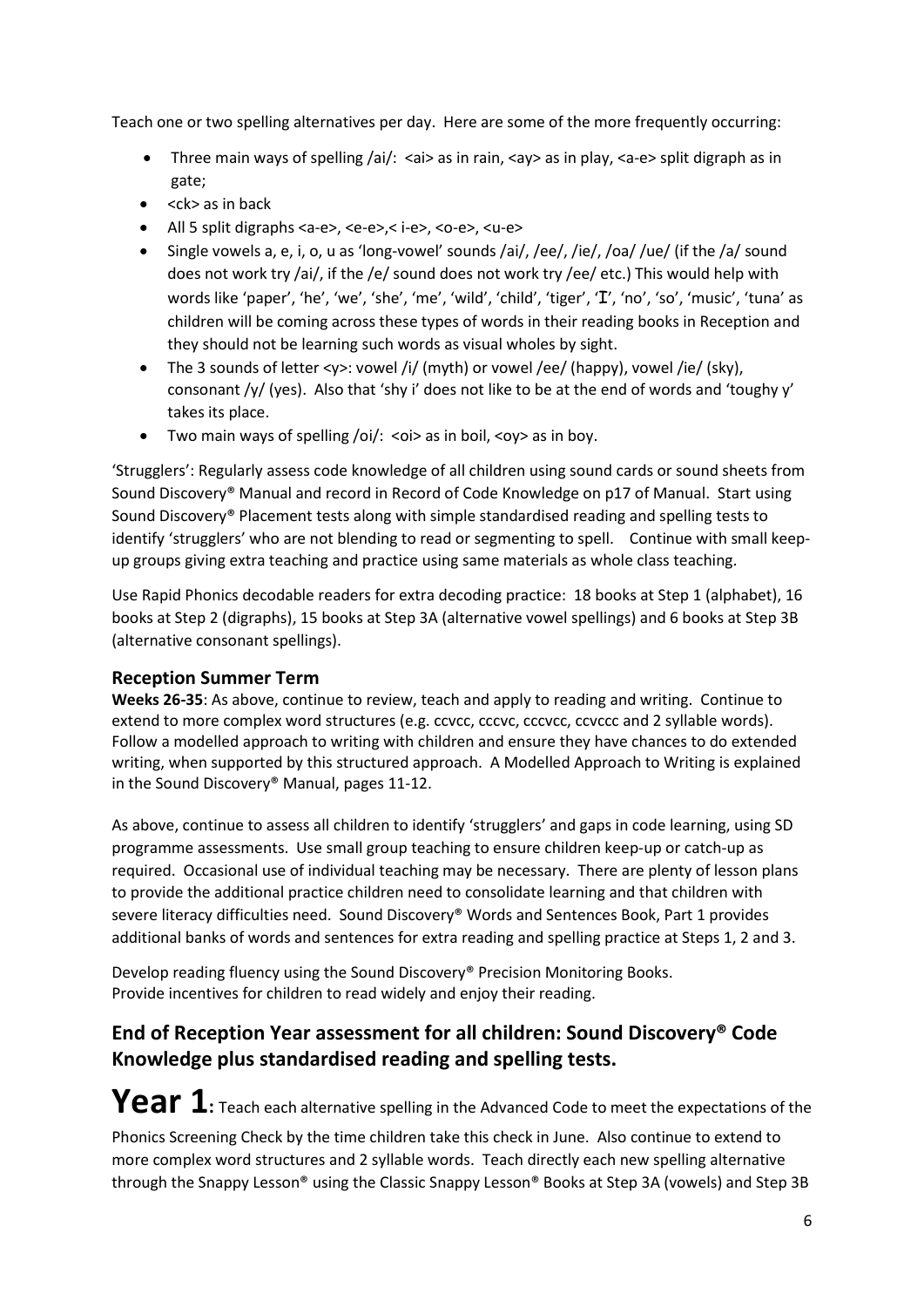(consonants). Use the Column Sort Lessons in the Big Books of Snappy Lesson® Plans at Step 3A and Step 3B to review sounds and spellings and help children make the correct spelling choices. As above, teach how to apply this knowledge to reading and writing-from-dictation of words and sentences. Maintain a good pace of teaching. Apply new learning to decodable texts and to structured writing activities. Rapid Phonics Wallcharts and photocopiable desk mats for the Initial/Basic Alphabetic Code and the Advanced Alphabetic Code provide an overview and the order of teaching of each grapheme-phoneme correspondence. They give exemplar words. They support both formal and incidental teaching and learning. They provide a framework for dealing with less frequently occurring spelling alternatives.

## Year 1 Autumn Term

Assess at half-term points as advised.

Week 1: Sound /i/ written as i and y, Sound /ai/ written as ai, a-e, ay, ey, a

- Teach at rate of two new alternative spellings per day using Classic Snappy Lesson® Plans. Review and help children to make correct spelling choices using Column Sort Lessons from Big Book of Snappy Lesson® Plans at Step 3A.
- In class through the day: consolidate and practise using decodable texts, structured writing activities and letter formation activities.
- Sound Discovery<sup>®</sup> decodables at Step 3 are found in Phoneme Spotter Stories, Precision Monitoring and Speed Reads and in Rapid Phonics decodable readers at Step 3.
- In class through the day: review and practise letter-sound correspondences; blending and segmenting activities.
- Story reading and sharing.
- For home: cumulatively each day send home photocopiable resources: sound cards, A4 Resources sheet for each lesson from Resource Materials Packs, handwriting sheets, where appropriate, and decodable texts. Make up a cumulative 'sounds book', with alternative spelling choices. Book for parents to read aloud and share with children for pleasure and vocabulary development.
- Continue to assess all children to identify 'strugglers' and gaps in code learning. Use small group teaching to ensure children keep-up or catch-up as required. Aim to keep all children in whole class phonics teaching sessions. Individual teaching may occasionally be necessary. There are plenty of lesson plans to provide the additional practice children need to consolidate learning and that children with severe literacy difficulties need. Sound Discovery® Words and Sentences Book, Part 1 provides additional banks of words and sentences for extra reading and spelling practice at Steps 1, 2 and 3.

#### Week 2: Sound /ee/ written as ee, ea, e, e-e, y, ie

• As above.

#### Week 3: Sound /ie/ written as ie, i-e, igh, y, i

• As above.

#### Week 4: Sound /oa/ written as oa, o-e, o, ow, ou

• As above.

#### Week 5: Sound /ue/ written as ue, u-e, u, ew

• As above

#### Week 6: Review alternative spellings to date

Use Column Sort Lessons and decodable reading and structured writing activities.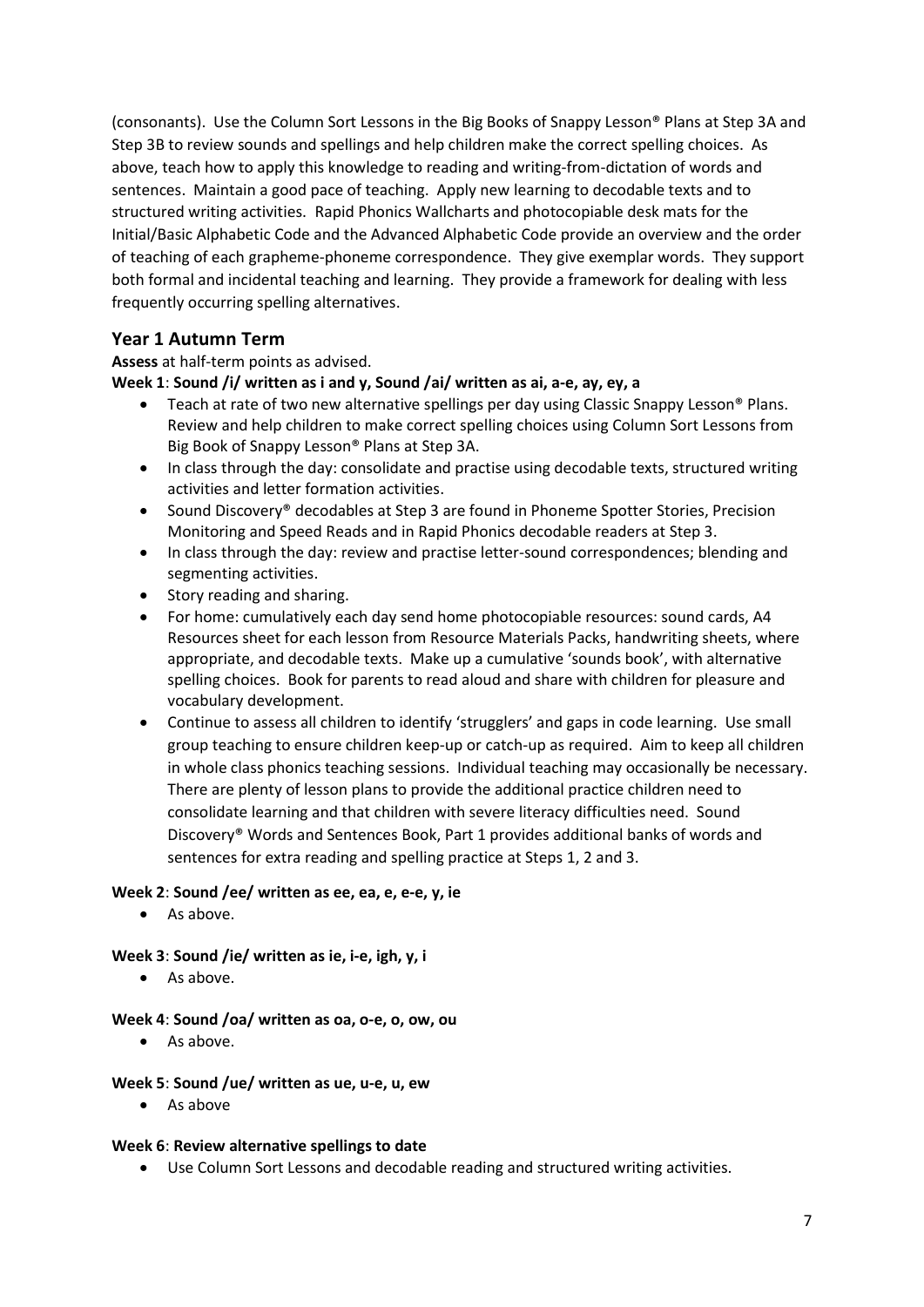#### Week 7: Sound /ar/ written as ar, a; Sound /er/ written er, ur. ir

• As above.

#### Week 8: Sound /or/ written as or, au, aw, al

As above

#### Week 9: Sound /oi/ written as oi, oy; Sound /ou/ written ou, ow

• As above.

#### Week 10: Sound /oo/ written as oo, oul, u

• As above.

#### Week 11: Sound /oo/ written as oo, ue, ew, u-e, ou, o

As above.

#### Week 12: Sound /e/ written as e, ea, ai, ie

• As above.

#### Week 13: Sound /u/ written as u, ou, o-e, o

• As above.

#### Week 14: Review alternative spellings to date

Use Column Sort Lessons and decodable reading and structured writing activities.

#### Year 1 Spring Term

#### Assess at half-term points as advised.

#### Week 15: Sound /c/ written as c, k, ck, ch

 As above using Classic Snappy Lesson® Plans at Step 3B. Review and help children to make correct spelling choices using Column Sort Lessons from Big Book of Snappy Lesson® Plans at Step 3B.

#### Week 16: Sound /j/ written as j, g (e, i, y), ge, dge

• As above.

#### Week 17: Sound /ch/ written as ch, tch; Sound /ng + k/ written as nk

• As above.

#### Week 18: Sound /s/ written as s, ss, c (e, i, y), ce, se

 $\bullet$  As above.

#### Week 19: Review alternative consonant spellings to date

Use Column Sort Lessons and decodable reading and structured writing activities.

#### Week 20: Sound /w/ written as w, wh; Sound /sh/ written sh, ch

As above.

#### Week 21: Sound /f/ written as f, ff, ph, gh

• As above.

#### Week 22: Review alternative consonant spellings to date

Use Column Sort Lessons and decodable reading and structured writing activities.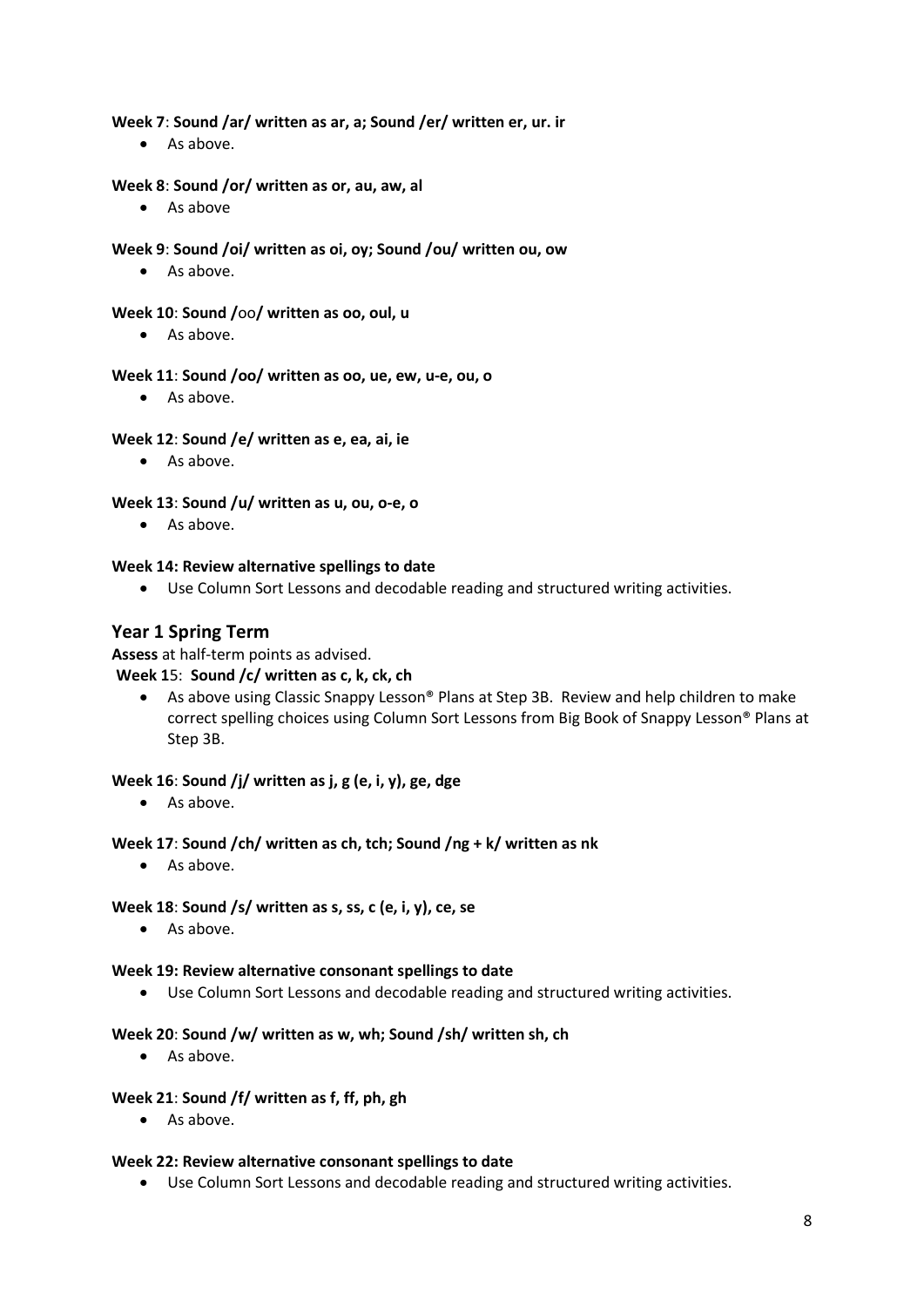## Week 23-25: Assess Code Knowledge and phonics skills of all children using:

- Reading of sound cards
- Writing of sounds from dictation,
- Standardised reading and spelling tests:
- Sound Discovery Placement Tests at Steps 1 and 2 and particularly at Steps 3A and 3B.

#### Based on these assessments, review alternative vowel and consonant spellings to date and aim to fill any gaps in learning.

 Use Snappy Lesson® Plans as required at Steps 1 and 2; Classic Snappy Lessons and Column Sort Lessons at Step 3 as required; decodable readers and structured writing activities, as required.

## Year 1 Summer Term

#### Assess at half-term points as advised.

Weeks 26-32: As above, continue to review, teach and apply to reading and writing. Continue to use Big Books of Snappy Lesson® Plans including Step 1.5 and the specified Extension lessons, and the Words and Sentences books to extend to complex word structures and to two syllable words. Follow a modelled approach to writing with children and ensure they have chances to do extended writing, when supported by this structured approach. A Modelled Approach to Writing is explained in the Sound Discovery Manual, pages 11-12.

Throughout the year, follow the programmes of study set out in the National Curriculum for word reading, comprehension, spelling, handwriting, compositional writing, vocabulary, grammar and punctuation (pages 10 – 15, National Curriculum in England: English programmes of study, 2014)

Continue to assess all children to identify 'strugglers' and gaps in code learning. Use small group teaching to ensure children keep-up or catch-up as required. Occasional use of individual teaching may be necessary. There are plenty of lesson plans to provide the additional practice children need to consolidate learning and that children with severe literacy difficulties need. Sound Discovery® Words and Sentences Book, Part 1 provides additional banks of words and sentences for extra reading and spelling practice at Steps 1, 2 and 3.

Develop reading fluency using the Sound Discovery® Precision Monitoring Books, 1, 2 and 3. Provide incentives for children to read widely and enjoy their reading.

Just before the Phonics Screening Check ensure that children have some practice with the check format. Explain that some words will be pseudo/nonsense words and how to identify these. Make sure that children and parents are confident and that any anxiety is minimised. Reassure them that all words can be read with the letter-sound correspondences they have been taught. Stress the value of the check as an assessment tool.

# Year 2: Provide small catch-up groups for those pupils who did not meet national standard for the phonics screening check. At the beginning of Year 2 check all pupils can read all common

graphemes taught at Step 3 and write sounds from dictation, with main alternative spellings. Follow the programmes of study set out in the National Curriculum for word reading, comprehension, spelling, handwriting, compositional writing, and vocabulary, grammar and punctuation for writing. (pp 16-22, National Curriculum in England: English programmes of study, 2014).

 Sound Discovery® and its resources can provide support for meeting expectations of these programmes of study for mainstream and the lowest 20%